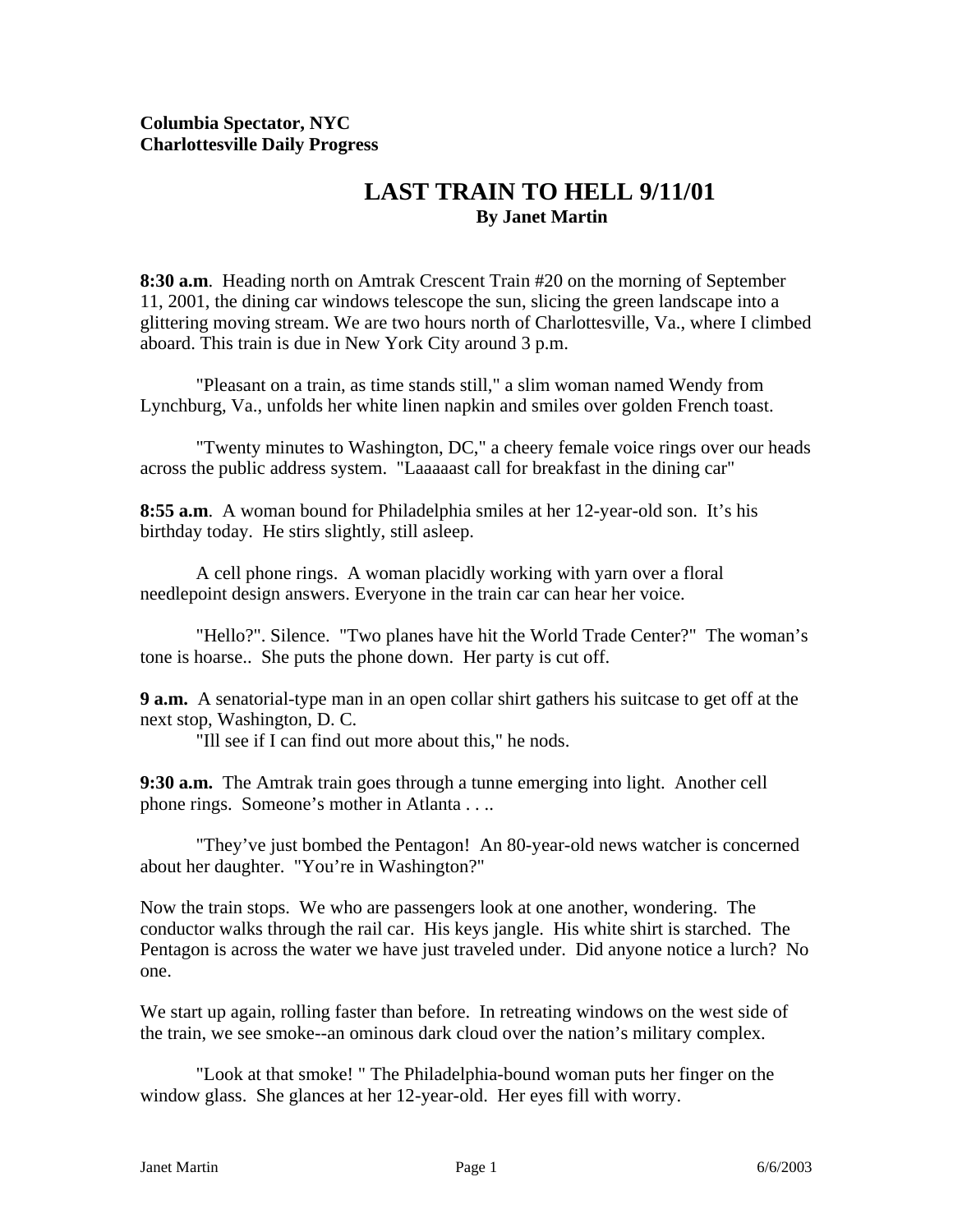"My other son is going into the Marines," she says. " I hope they don't start a war."

 A voice from a few rows back chimes in, "They think they know who hit the Pentagon. Now they're waiting to see what Bush will do! "

The 12-year old birthday boy is slowly awake. "What's the Pentagon?" he asks, rubbing his eyes.

**10 a.m.** The train hurtles forward as America's small towns slip serenely past . . . quiet main streets with maple trees beginning to turn red . . .milk-white mists of morning across green combed pastures with cows running, as if called for breakfast.

**10:30 a.m.** This train is no longer stopping for passengers. It stays stationary about three minutes in Baltimore. Then it picks up speed.

**11:30** a.m. We on board unconsciously have formed a news network—CPNN--an impromptu cell phone news network. There is a call from Switzerland, "Mom, you're okay!" A woman's son says in her ear. He is watching TV in a youth hostel along with other young Americans traveling in Europe. "They've just blown up the World Trade Center! I *know* people who work there!" His message is telegraphed to surrounding faces, shamelessly leaning forward in their seats to listen to phone conversations. One slim blonde woman in her twenties nods sadly. She knows people in New York's financial district, too. And she is afraid. A train steward walks through the car. She has heard that 50,000 people have died in NY. "Unconfirmed, as of yet," she adds.

 Wendy, whose golden French toast is now churning in her stomach says that at the next stop, she's "going to get off the train, turn around and go home to Lynchburg!" Unlike the journey's beginning, time on this train no longer stands still.

**11:40 a.m**. We arrive in Wilmington, Del. Four policemen in black uniforms approach. Passengers stare out their windows, watching. A tall Amtrak porter imposingly strides through the cars. He wants us to "sit down in designated seats and write down our names, destinations and the phone numbers of next of kin." He waves his arms defensively. His eyes are wide; his hands make loops in the air. "For your safety!" he says. "They have just declared a 'national emergency, '" He repeats himself. "A national emergency."

**11:55 a.m**. A cell call alerts us that a plane has crashed just south of Philadelphia. A passenger pipes up from the front, "Tom Brokaw says 'We are at war!'"

**12 Noon.** A porter announces that Amtrak will likely terminate the train here in Wilmington. "All transportation is off," he says. Amtrak trains are no longer running. Amtrak officials are checking passenger identification; Amtrak employees are checking tunnels, bridges, rails--everything.

**12:30** p.m. Amtrak manager Pam Montgomery boards the train. She introduces herself and tells everyone to "stay calm." She says Amtrak will rent yellow "cheese" (school)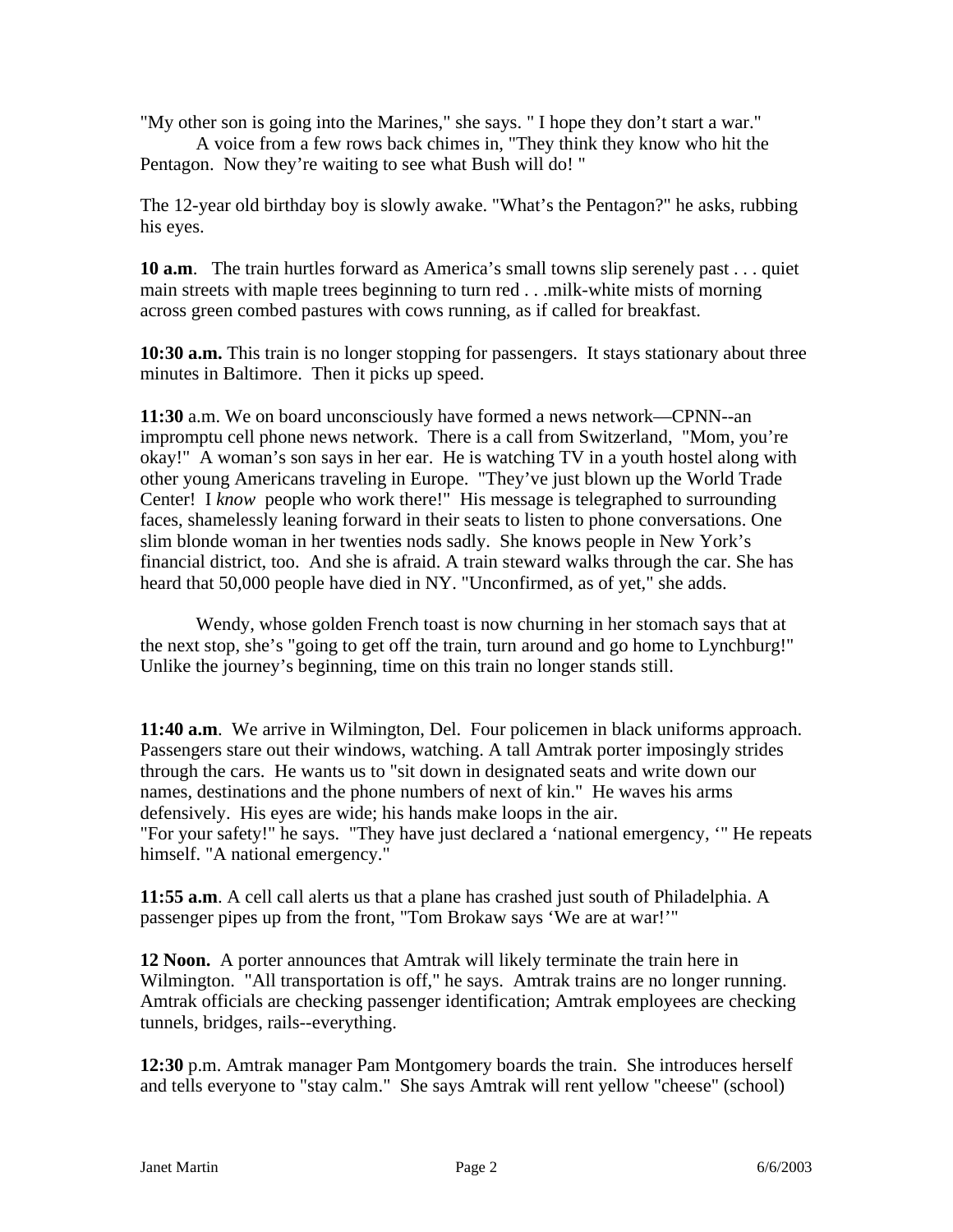buses and put us all up in a hotel. Wendy nervously protests. She wants to rent a car to return to Lynchburg. Montgomery tells her the highways are packed.

A youth in baggy slacks, head wrapped in a handkerchief, groans. He is 22 and has a four-month-old baby. He wants to be in New York, not spending the night in Wilmington. Amtrak's Pam Montgomery says delays are inevitable now.

"This is the greatest country in the world. You cannot attack this country and think that nothing is going to happen," she says.

**1:p.m.** New York is gridlocked. That is the word from a man with a small black and white television, which he shares. Moving pictures of the World Trade Center bombing reel over and over and over. People hang over backs of train seats, saying "Hmm-uh."

In the dining car, Pam Montgomery meets passengers who want to go back south One small woman, her chin set tight, wants to see her mother in NY. She is tearful. Montgomery says, "We're going to feed you." Earlier she has dispatched the kitchen staff to "Git those hotdogs going!" Meanwhile, she tells the tearful woman, "Have something to eat and relax. And we'll talk again. "

Evelyn Brown is a librarian who lives in Brooklyn. Can she get there? She wants to know. Pam Montgomery says this train will be going to New York after all

"They have checked bridges and tunnels. Amtrak is cleared for safety." And, she reports other news. There's a way back south for those who want it. Amtrack Train #19 will pass through Wilmington. "Who wants to go?" she asks. A few hands go up.

Feeling closer to one another, we passengers begin to share our thoughts out loud. Decisions change your life. We discuss that: adventure or safety. Being part of history or watching it. Where to go? North to hell? Or South to safety?

"But *where*," someone asks, "with terrorists, can you be safe*? Nowhere* is safe. Most people on the train press on toward their original destination: New York. Meanwhile, Amtrak feeds its flock hotdogs, hamburgers and packaged turkey sandwiches. Employees apologize for the delay and the company picks up the lunch tab.

**2:20 p.m**. The Amtrak Consolidated National Operations Center slips the window. Pam stands on the train platform flipping through her papers. The train whizzes past. Her calming job is done.

*When to flee? Where to flee?* It's an unyielding, quiet voice in the mind. What does history show? Before the Holocaust, the survivors sensed when to leave. Einstein himself a Jew, did not return to Germany from traveling abroad Some of his closest kinsmen perished. He survived, relocated in the United States and became *Time* Magazine's Man of the Millennium.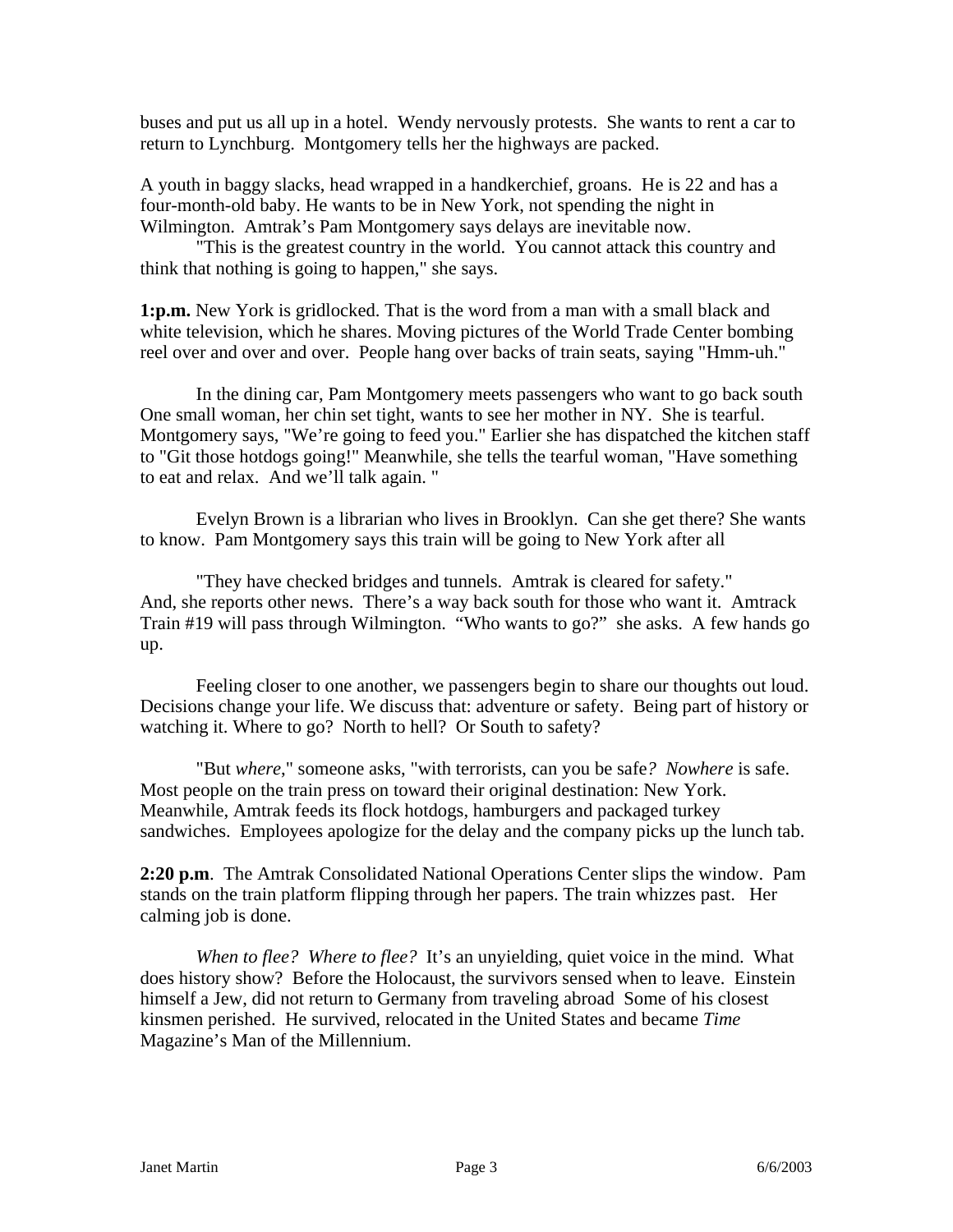A coach passenger quotes news he has heard. The hijacked lanes were on their way to California. "All were loaded up with fuel," he says. It was planned. "This is September 11. Ninth month, eleventh. 911. Emergency 2001.

We're rattling on to Philadelphia. Crossing bridges, we can see the mud flats and twinkling water eerily calm outside. Inside, over and over we view black-and-white images of two planes crashing into the twin towers of the World Trade Center. Fatalities are "much worse than previously thought." Tom Brokaw reports from New York through the small television set perched on a train pull-down serving tray. Tim Russert in Washington claims, "Our lives in America will never be the same."

He is right. We can see it in this microcosm of a train. People have hugged one another in leaving the north and south train. They don't even know each other's last name. One says, "God is with you wherever you are, remember that." I hope she's right. But where was God in the planes hijacked with innocent people aboard, men, women and children who were slammed—human arrows—into immovable targets—buildings, skyscrapers?

A discussion erupts. When was the last national emergency declared? Bay of pigs? Cuban Missile Crisis? We can't decide. We are moving targets toward the epicenter of disaster.

**3 p.m.** Into the Amtrak station in Philadelphia, some passengers get off. The train lights go out. The station is in twilight, illumined by dim fluorescent lights. Amtrak's Jim Davis checks the train station and reports, "This is a ghost station. Nothing open. Nobody here. Everything closed. Even McDonald's. Suddenly, the train lights return. Davis shrugs. "We got power." He climbs back on board.

More news: "This is the only train moving besides one to Boston. Everything else is stopped. Atlantic City trains, all stopped," Davis says. "No Long Island trains are moving. New York," he adds, "is under lockdown."

We trundle past East Fairmont Park. Under the same sunshine that stroked Virginia, this same sun feels ominous. "America Under Attack," the television titles scream.

Further north a sign along a suspended bridge proclaims TRENTON MAKES, THE WORLD TAKES. On the rocks of an underpass near Trenton, N. J., a scribbler has chalked a date 1/25/01, and signed it, "A Kid." Immortality in chalk, as it were.

"Today is 9/11 We'll always remember it," one passenger speaks for all. Immortality in the textbooks of history. Like December 7, 1944, today will live in infamy.

A grey-haired gentlewoman traveling with her granddaughter turns toward me. "Excuse me. I understand you are a reporter. Look at that."

 Outside my window in Elizabeth, N. J., a band of brown foul-smelling smoke stretches high above the tall green paradise trees which border Amtrak tracks. The vault of sky is